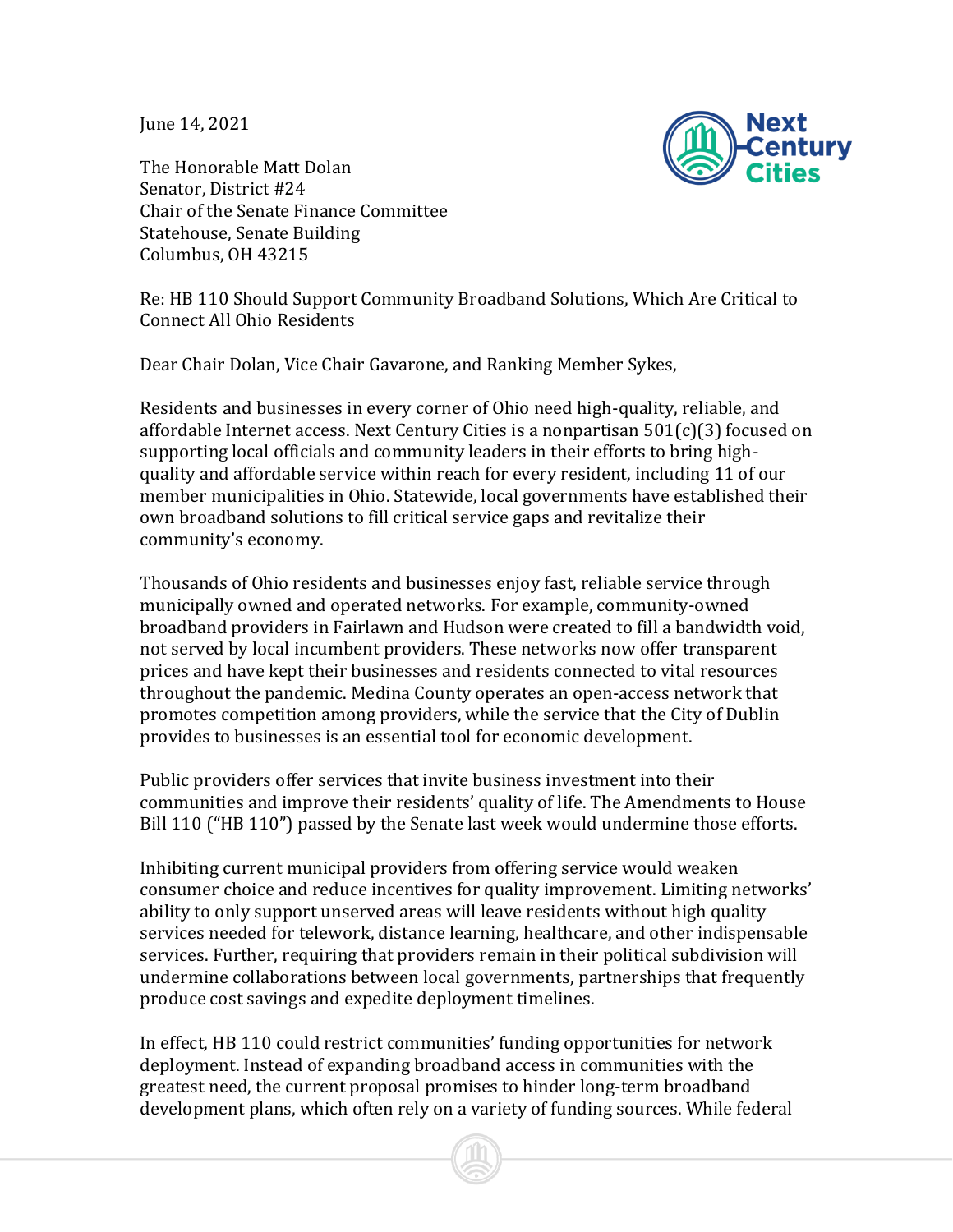funding is available for communities to improve local infrastructure, such as highspeed broadband networks, HB 110 could also cut Ohio communities off from critical funding pools, sabotaging new and future opportunities to improve broadband infrastructure.

There are local and statewide benefits associated with Ohio communities being able to take full advantage of any and all resources aimed at improving digital infrastructure, but local governments need the authority to provide service wherever they build networks.

Rather than restricting the purposes for which communities can use their broadband infrastructure funds, legislative remedies should support a collaborative approach to expanding broadband access. That requires inviting local solutions that redefine connectivity for Ohioans who have persistently struggled to get online.

Sincerely,

Next Century Cities

City of Canton Patrick Barton, Director of Information Technology

City of Dublin Dana McDaniel, City Manager

City of East Liverpool Greg Bricker, Mayor

City of Fairlawn Ernie Staten, Director of Public Service

City of Hudson Jane Howington, City Manager Jim Stifler, Chief Economic Officer Paul Leedham, Chief Innovation Officer

City of Zanesville Donald Mason, Mayor

Heartland-Council of Governments/North Central Ohio Computer Cooperative Andy Melick, Executive Director

Miami Valley Educational Computer Association Thor Sage, Executive Director

Northeast Ohio Network for Educational Technology Matthew Gdovin, Executive Director

Southwest Ohio Computer Association Donna Davis Norris, Executive Director

Timothy Barhorst, Network Engineer, Barhorst Consulting Group